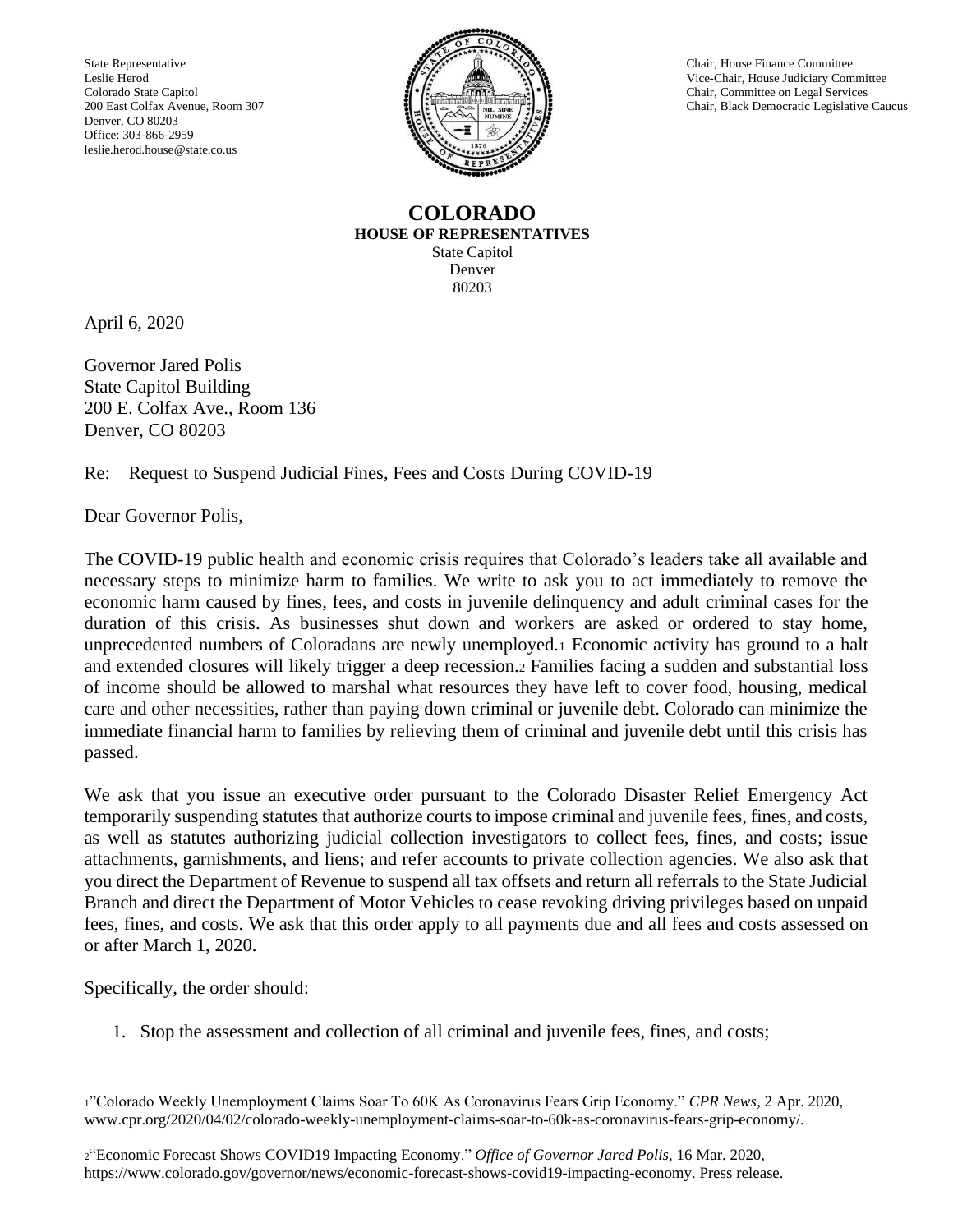- 2. Suspend all payroll deductions, earnings attachments, bank and inmate account garnishments, rental payment garnishments, and property liens for unpaid criminal and juvenile fees, fines, and costs;
- 3. Suspend all interest accrual, financial penalties including late payment assessments, and other consequences (including revoking or extending probation sentences) for nonpayment or late payment of criminal and juvenile fees, fines, and costs;
- 4. Recall all referrals made on or after Wednesday, March 1, 2020, of unpaid criminal and juvenile fees, fines, and costs from the Colorado Department of Revenue tax offset program and private collection agencies, and stop new referrals; and
- 5. Notify the public of these decisions so that families may plan their finances accordingly.

Because this issue impacts families across Colorado, a uniform approach is essential, rather than allowing individual judicial districts to address—or ignore—the issue as each one sees fit. Accordingly, we ask that you work closely with the State Judicial Branch to ensure that all cases in our State are handled consistently.

Sincerely,

**Representative Leslie Herod** Vice Chair, House Judiciary Committee **Representative Mike Weissman** Chair, House Judiciary Committee

**Senator Pete Lee** Chair, Senate Judiciary Committee **Senator Julie Gonzales** Vice Chair, Senate Judiciary Committee

 $CC:$ 

The Honorable Nathan B. Coats Chief Justice, Colorado Supreme Court 2 E. 14th Street Denver, CO 80203